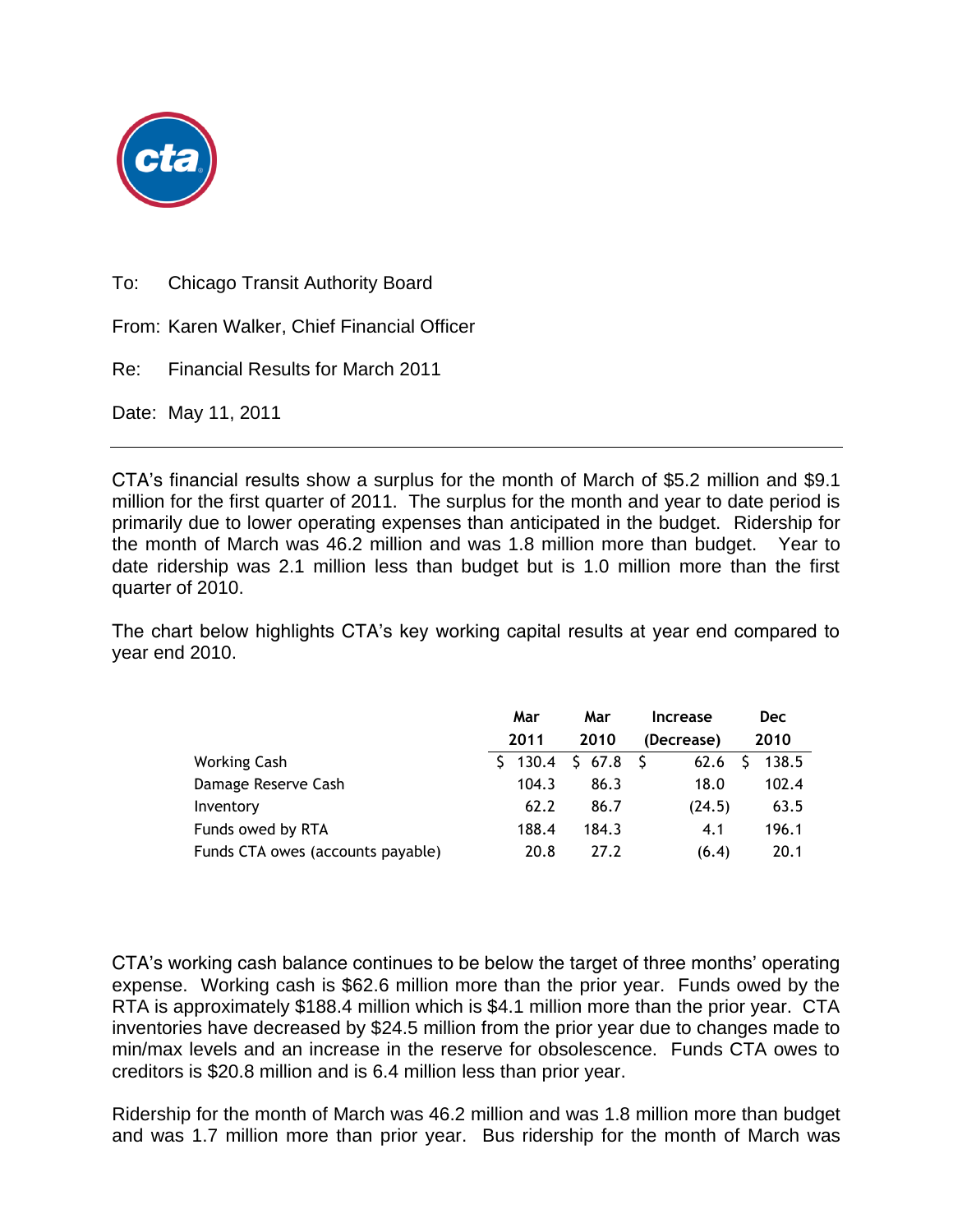27.5 million. This was 1.2 million or 4.6% more than budget and was 0.6 million or 2.3% more than March 2010. Rail ridership for March was 18.7 million and was 0.6 million more than budget and was 1.1 million or 6.1% more than March 2010.

Ridership for the year was 125.5 million and was 2.1 million less than budget but was 1.0 million more than prior year. Bus ridership was 1.4 million less than the prior year to date while rail ridership was 2.4 million higher. For the full year of 2011, average weekday ridership increased 1.41% from 2010, average Saturday ridership decreased 3.49% and average Sunday ridership increased 0.17%.

Free rides totaled 6.3 million for the month and 17.1 million for the year; this is 0.1 million less than March 2010 and 0.6 million less for the year to date. Free rides for seniors went into effect on March 17, 2008. The majority of free rides occurred on the bus system. Bus accounts for 5.2 million of the total free rides for the month while rail is 1.1 million.

Public Funding Required for Operations for the month and the year was \$58.8 million and \$177.7 million, respectively and was favorable to budget by \$5.2 million and \$9.1 million, respectively.

Recovery Ratio, which measures the percentage of operating expenses CTA funds from internally generated revenues, was 56.22% for the month and 54.0% for the year. This was favorable to budget by 2.81 percentage points for the month and 1.04 percentage points for the year to date.

Operating Expenses for the month and year equaled \$109.8 million and \$320.7 million, respectively. For the current month, operating expenses were \$6.9 million or 5.9% less than budget. All expense categories were less than or equal to budget, except for security. For the year to date period, operating expenses were \$14.9 million lower than budget with all categories of expense favorable to budget, except for security.

Labor Expense was \$78.6 million for the month of March and was \$3.6 million less than budget due to delayed hiring, unfilled vacancies, and higher charges to capital jobs. Labor expense for the year to date equaled \$224.7 million and was favorable to budget by \$5.8 million.

Material Expense was \$5.3 million for the month and was under budget by \$1.2 million or 18.8%. Material expense for the first quarter of 2011 equaled \$17.3 million and was favorable to budget by \$2.4 million.

Fuel for Revenue Equipment was \$4.2 million for the month and was \$0.5 million less than budget and was \$0.9 million less than budget for the first quarter of 2011. Compared to the prior year to date, fuel is on par with 2010 due to favorable results from the fuel hedge program. The gross average price paid per gallon for the month was \$3.20. The fuel swap decreased the average price by \$0.60 bringing the net cost per gallon to \$2.61 for the month of March 2011. The budget assumed an average price of \$3.04 per gallon.